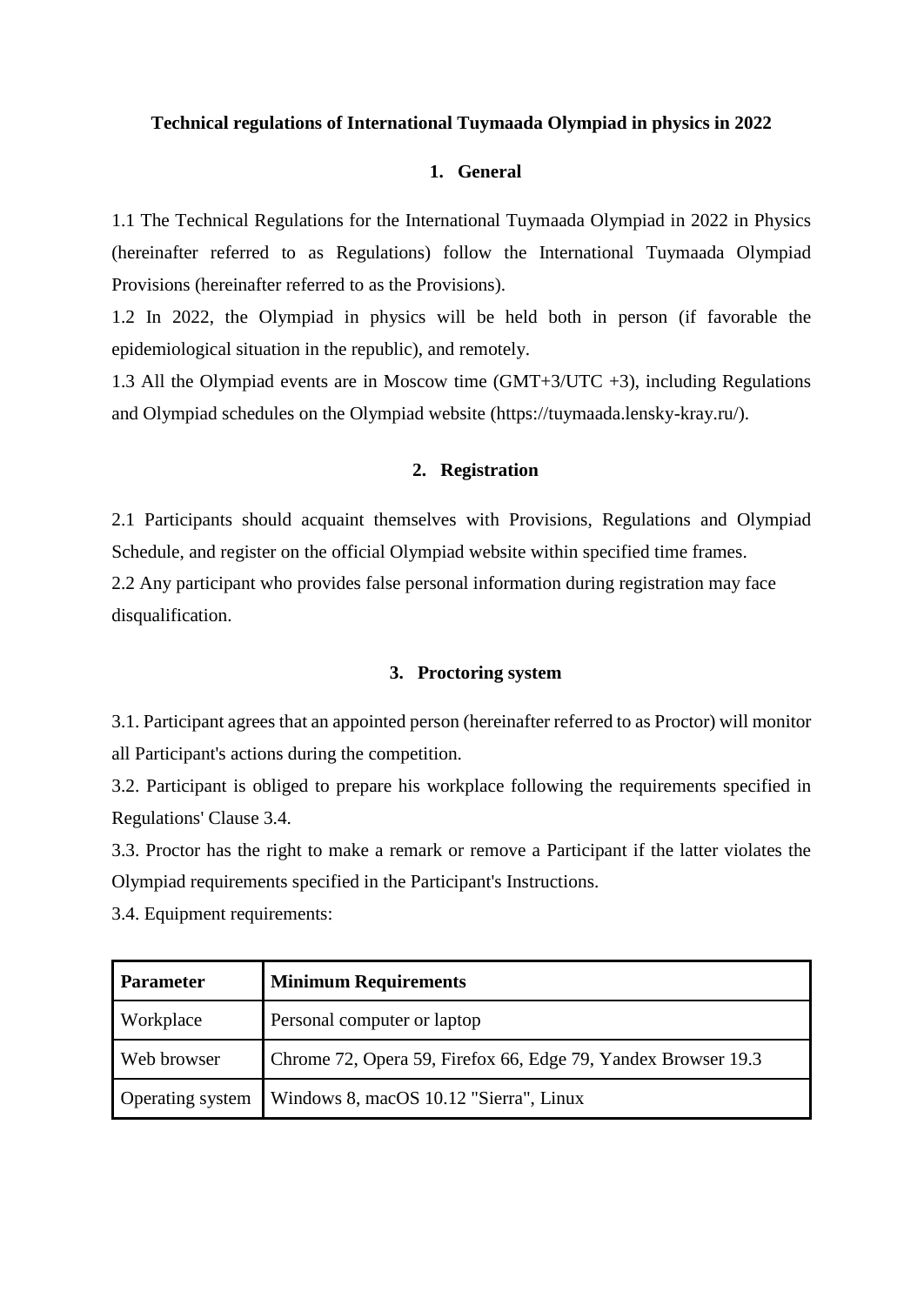| Multimedia<br>equipment | 2 webcams <sup>1</sup> with a resolution of at least $640x480$ and a frequency of at<br>least 15 fps, microphone and headphones (speakers) |
|-------------------------|--------------------------------------------------------------------------------------------------------------------------------------------|
| <b>Speakers</b>         | optional (for communication with a Proctor)                                                                                                |
| Network<br>(Internet)   | 256 Kbps                                                                                                                                   |

# **4. Olympiad**

4.1. The Olympiad in Physics consists of only one 5-hours theoretical round.

4.2. Participant must produce an ID card (passport or other documents with a photo) to prove his identity.

4.3. Participants can have only writing materials with him. A participant uses only a standard A4 size paper. Mobile phones and other electronic communication and data processing equipment are not allowed.

4.4. On the competition day, participants will receive theoretical tasks; the complete solution of each gives 10 points. The Physics Methodological Commission prepares theoretical tasks in Russian and English. The Physics Methodological Commission carries the responsibility for the correctness of the terms of the theoretical tasks in Russian and English.

4.5. The jury guarantees that it will answer questions from participants no earlier than 30 minutes after the start of the theoretical round and will finish answering questions 30 minutes before the end of the theoretical round.

4.6. Only students who have completed 9th grade or lower grades of a secondary school are allowed to participate in the junior league. All students are allowed to participate in the senior league.

4.7. The Olympiad syllabus in the senior league is similar to the International Physics Olympiad syllabus. The syllabus of the junior league corresponds to the 9th-grade syllabus of a secondary school in Russia.

4.8. If a participant uses conclusions that are not included in the Olympiad syllabus, these conclusions must be accurately formulated and fully proven.

4.9. Participant work must be written in either Russian or English.

-

<sup>&</sup>lt;sup>1</sup> One of the cameras should be positioned so as to completely capture the face of the participant. Usually, this is done using the built-in laptop camera, or a webcam mounted using its standard mount on the top frame of the monitor. Another camera should record the participant's working (writing) table with a keyboard, mouse and sheets on which the participant decides or draws up a solution to the problem. None of the cameras should be obscured by third-party objects.